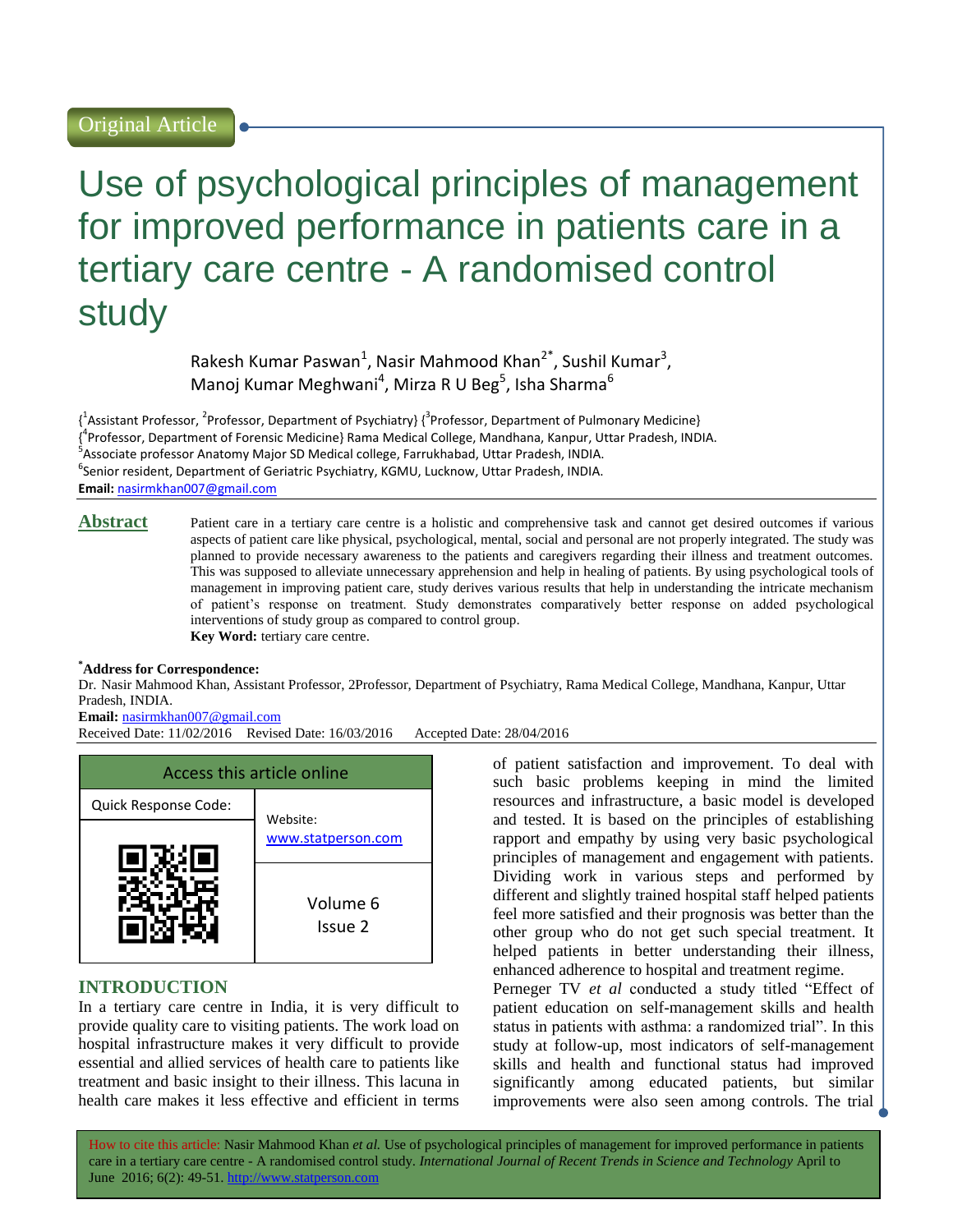arms differed significantly on only four variables: patients in the immediate-education group were more likely to develop confidence in their asthma treatment (odds ratio adjusted for baseline  $[OR] = 2.9$ ; 95% confidence interval [CI]: 1.0 to 8.1), to improve their knowledge of correct inhalation technique ( $OR = 2.4$ ; 95% CI: 1.0 to 5.7), and to improve knowledge of the peak flow reading that warrants calling a physician ( $OR = 3.1$ ; 95% CI: 1.4 to 6.7), but they improved less on the Asthma Quality of Life Questionnaire "activity" score (difference: -0.4 on a 1 to 7 scale; 95% CI: -0.8 to 0.0). Use of health services during follow-up was similar in the two groups. The education program did not enhance patients' health and functional status, despite improving a few selfmanagement skills. These results underscore the need for controlled evaluations of education programs.

Wilson SR *et al* in their study concluded that compared with the usual control, the self-management education programs were associated with significant improvements in control of asthma symptoms (reduced "bother" due to asthma and increased symptom-free days), MDI technique, and environmental control practices. Smallgroup education also was associated with significant

improvements in physician evaluation of the patients' asthma status and in patients' level of physical activity.

Morales-Fernandez A *et al* in their study concluded if significant effects were detected, impact on quality of life through a nurse-led programme would offer a complementary service to existing pain clinics for a group of patients with frequent unmet needs.

Seuffert P *et al* in their study concluded that significantly more patients began calcium and vitamin D after education  $(p=0.04)$ ; significantly more patients were taking or were recommended for an active treatment after education ( $p = 0.03$ ).

[Van der Meer V](http://www.ncbi.nlm.nih.gov/pubmed/?term=van%20der%20Meer%20V%5BAuthor%5D&cauthor=true&cauthor_uid=19620163) *et al* in their study concluded that internet-based self-management resulted in improvements in asthma control and lung function but did not reduce exacerbations, and improvement in asthma-related quality of life was slightly less than clinically significant.

# **MATERIAL AND METHOD**

Two randomised groups containing 50 patients each were taken, one group was treated as routine patient and other group also given routine treatment for their respective illnesses like first group and additional special management module applied only on this second group.

# **RESULTS**

Data were analysed using online GraphPad Instat for significance using **unpaired** *t* **test**.

| Table 1: WHOQOL-BREF Scale                 |                                      |                                   |                            |  |
|--------------------------------------------|--------------------------------------|-----------------------------------|----------------------------|--|
| <b>Facet of testing</b>                    | <b>Control group GP1</b><br>Mean(SD) | <b>Test group GP2</b><br>Mean(SD) | <b>Significance</b><br>(p) |  |
| Overall Quality of Life and General Health | 5(2)                                 | 8(3)                              | 0.0001                     |  |
| <b>Physical Capacity</b>                   | 15(4.5)                              | 18(4)                             | 0.0006                     |  |
| Psychological Well-Being                   | 16(4)                                | 21(3.5)                           | 0.0001                     |  |
| Social Relationships                       | 6(1.5)                               | 11(2)                             | 0.0001                     |  |
| Environment                                | 27(5)                                | 28(4.5)                           | 0.2958                     |  |

Quality of life was significantly improved for all dimensions/facets of **WHOQOL-BREF Scale** except for environmental dimension.

| Table 2: Patient Satisfaction Questionnaire from RAND Health (PSQ-III 51-item survey) |                          |                       |                     |  |
|---------------------------------------------------------------------------------------|--------------------------|-----------------------|---------------------|--|
| <b>Facets of testing</b>                                                              | <b>Control group GP1</b> | <b>Test group GP2</b> | <b>Significance</b> |  |
|                                                                                       | Mean(SD)                 | Mean(SD)              | (p)                 |  |
| <b>General Satisfaction</b>                                                           | 7(1.5)                   | 11(2)                 | 0.0001              |  |
| <b>Technical Quality</b>                                                              | 11(3)                    | 16(3.25)              | 0.0001              |  |
| <b>Interpersonal Aspects</b>                                                          | 8(2)                     | 12(1.5)               | 0.0001              |  |
| Communication                                                                         | 5(2)                     | 10(3)                 | 0.0001              |  |
| <b>Financial Aspects</b>                                                              | 14(3)                    | 13(2)                 | 0.0527              |  |
| Time Spent with Doctor                                                                | 3(2)                     | 4(3)                  | 0.0527              |  |
| Access/Availability/Convenience                                                       | 16(3.5)                  | 27(4)                 | 0.0001              |  |

The questionnaire included 51 items; item 30 refers to beliefs about a crisis in health care and is not used in scoring the satisfaction. Patient Satisfaction was significantly improved for all dimensions/facets of Patient Satisfaction Questionnaire from RAND Health except for financial aspects and time spent with doctor dimensions.

# **CONCLUSION**

On analysing the results we found that when the special management module was applied to the patients and their attendants, they reported more satisfaction in the treatment and follow up and were also better than the control group. The patients reported a bonding with the